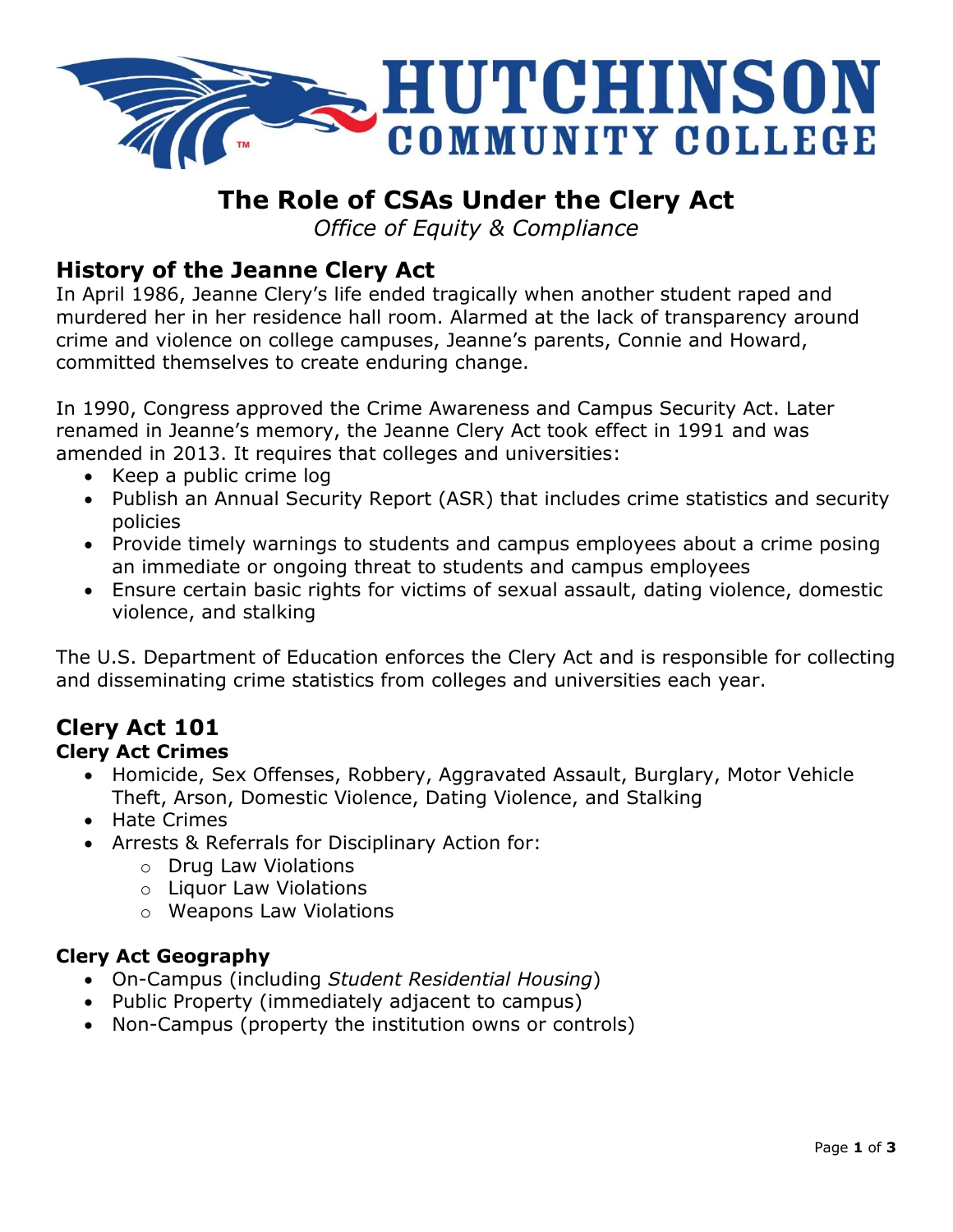## **Campus Security Authorities (CSAs)**

## **Who Are CSAs?**

- Officials with significant responsibility for student and campus activities
- A campus police or security department
- Individuals who have responsibility for campus security
- Individuals or offices designated to receive crime reports
- Examples:
	- o Residence Life Staff
	- o Resident Assistants (RAs)
	- o Faculty Advisors to Student Groups or Organizations
	- o Athletic Directors & Coaches
	- o Vice Presidents and Department Chairs

#### **Who are Not CSAs?**

- Faculty who do not have responsibilities outside of the classroom
- Campus physicians or nurses whose only responsibility is to provide care to students
- Pastoral or professional counselors acting in those specific roles as an employee of the institution

#### **CSA Responsibilities**

- If someone tells you about a crime or an incident that might be a crime, you must report it to the designated HutchCC office or personnel responsible for collecting Clery report information.
- Share the information as related by the person.
- *When in doubt, report*.
- Tell the person who disclosed the crime to you that you must share the information.
- Help connect the person to available options and resources within the institution.

#### **What Happens After a Report?**

*Crime Statistics*

- Recorded in HutchCC's Public Crime Log
- Annual Security Report (ASR)

#### *Support & Resources*

- Reporting Options
- On- & Off-Campus Resources & Services
- Counseling & Wellness

#### *Ongoing Communication*

- Timely Warnings
- Emergency Notification